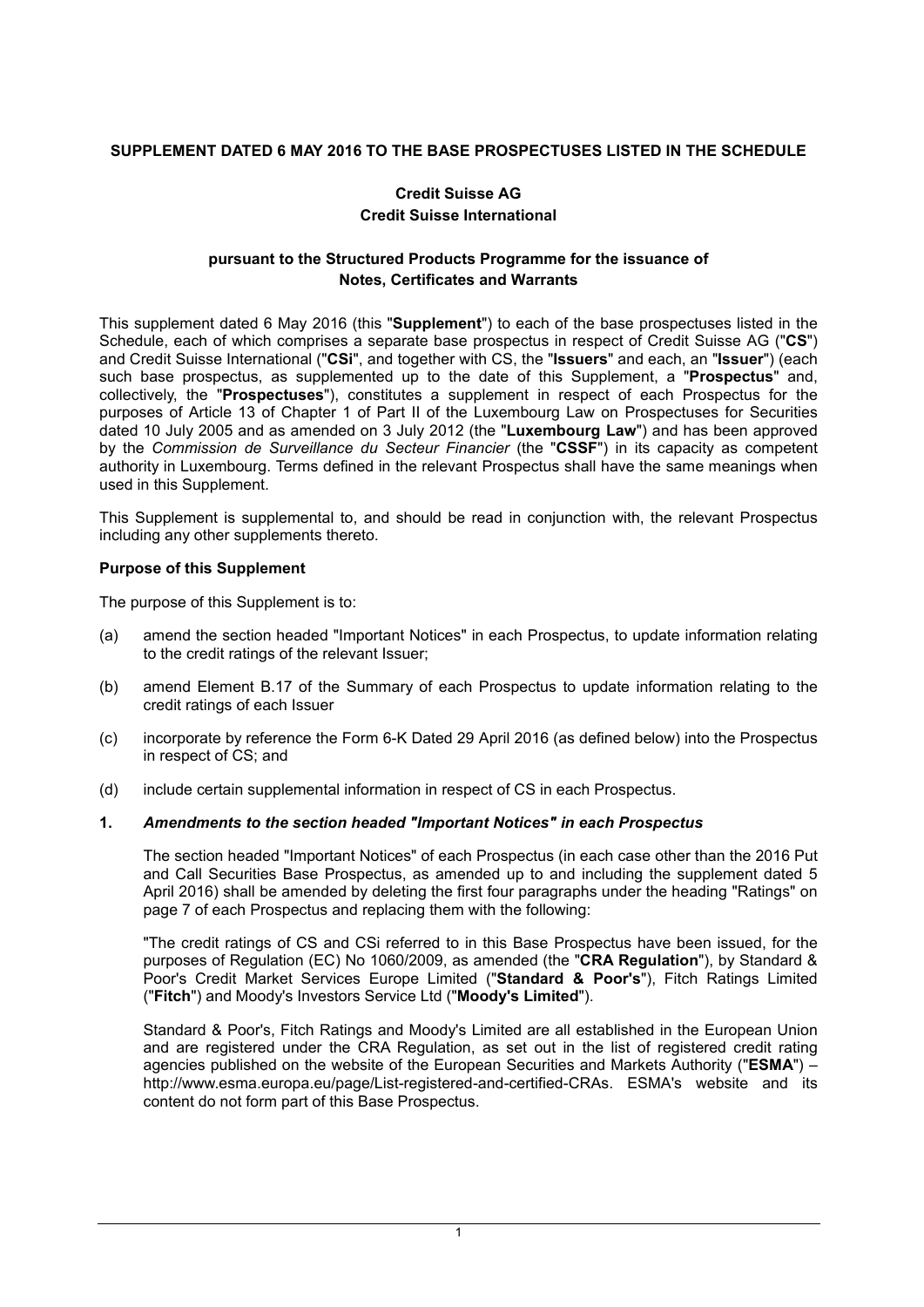CS has been issued a senior unsecured long-term debt rating of "A" by Standard & Poor's, a senior long-term debt rating of "A" by Fitch Ratings and a senior long-term debt rating of "A2" by Moody's Limited. CSi has been assigned senior unsecured long-term debt ratings of "A" by Standard & Poor's, "A" by Fitch and "A2" by Moody's Limited.".

# **2.** *Amendments to the Summary of each Prospectus*

Element B.17 of the Summary of each Prospectus (in each case other than the 2016 Put and Call Securities Base Prospectus, as amended up to and including the supplement dated 5 April 2016) on (i) page 13 of the Trigger Redeemable and Phoenix Securities Base Prospectus, (ii) page 13 of the Reverse Convertible and Worst of Reverse Convertible Securities Base Prospectus, (iii) page 13 of the 2015 Put and Call Securities Base Prospectus, (iv) page 12 of the Bonus and Participation Securities Base Prospectus and (v) page 13 of the 2016 Put and Call Securities Base Prospectus, shall be amended by deleting the third paragraph therein and replacing it with the following:

| [B.17] | <b>Ratings:</b> | [Insert this Element B.17 if Annex V or Annex XIII is applicable]                                                                                                                                                            |  |  |
|--------|-----------------|------------------------------------------------------------------------------------------------------------------------------------------------------------------------------------------------------------------------------|--|--|
|        |                 | [CS has been issued a senior unsecured long-term debt rating of "A" by<br>Standard & Poor's, a senior long-term debt rating of "A" by Fitch and a<br>senior long-term debt rating of "A2" by Moody's Investors Service Ltd.] |  |  |
|        |                 | [CSi has been issued a senior unsecured long-term debt rating of "A" by<br>Standard & Poor's, "A" by Fitch and "A2" by Moody's Investors Service<br>Ltd.l                                                                    |  |  |
|        |                 | [Not applicable; the Securities have not been rated.]                                                                                                                                                                        |  |  |
|        |                 | Securities have been rated $\begin{bmatrix} \bullet \\ \end{bmatrix}$ by<br><b>IStandard</b><br>- &<br><b>IThe</b><br>Poor's]/[Fitch]/[Moody's Investors Service Limited]/[specify credit rating<br>agency.]                 |  |  |

### **3.** *Incorporation of information by reference in each Prospectus*

This Supplement incorporates by reference into each Prospectus the Form 6-K of Credit Suisse Group AG (the "**Group**") and CS filed with the United States Securities and Exchange Commission ("**SEC**") on 29 April 2016 (the "**Form 6-K Dated 29 April 2016**"), which contains a media release containing information about the outcome of the Annual General Meeting of the Group on 29 April 2016.

The table below sets out the relevant page references for the information incorporated by reference in each Prospectus in respect of CS only:

| <b>Section</b><br><b>Number</b> | <b>Section Heading</b> | Sub-heading                                                                                                          | Page(s) of<br>the PDF |  |  |  |  |
|---------------------------------|------------------------|----------------------------------------------------------------------------------------------------------------------|-----------------------|--|--|--|--|
| Form 6-K Dated 29 April 2016    |                        |                                                                                                                      |                       |  |  |  |  |
|                                 | Form 6-K               | Cover page                                                                                                           |                       |  |  |  |  |
|                                 |                        | Annual General Meeting of Credit Suisse<br>Group AG: All Proposals Put Forward By<br>the Board of Directors Approved | 2                     |  |  |  |  |
|                                 |                        | Distribution payable out of capital<br>contribution reserves (first two paragraphs                                   | 2                     |  |  |  |  |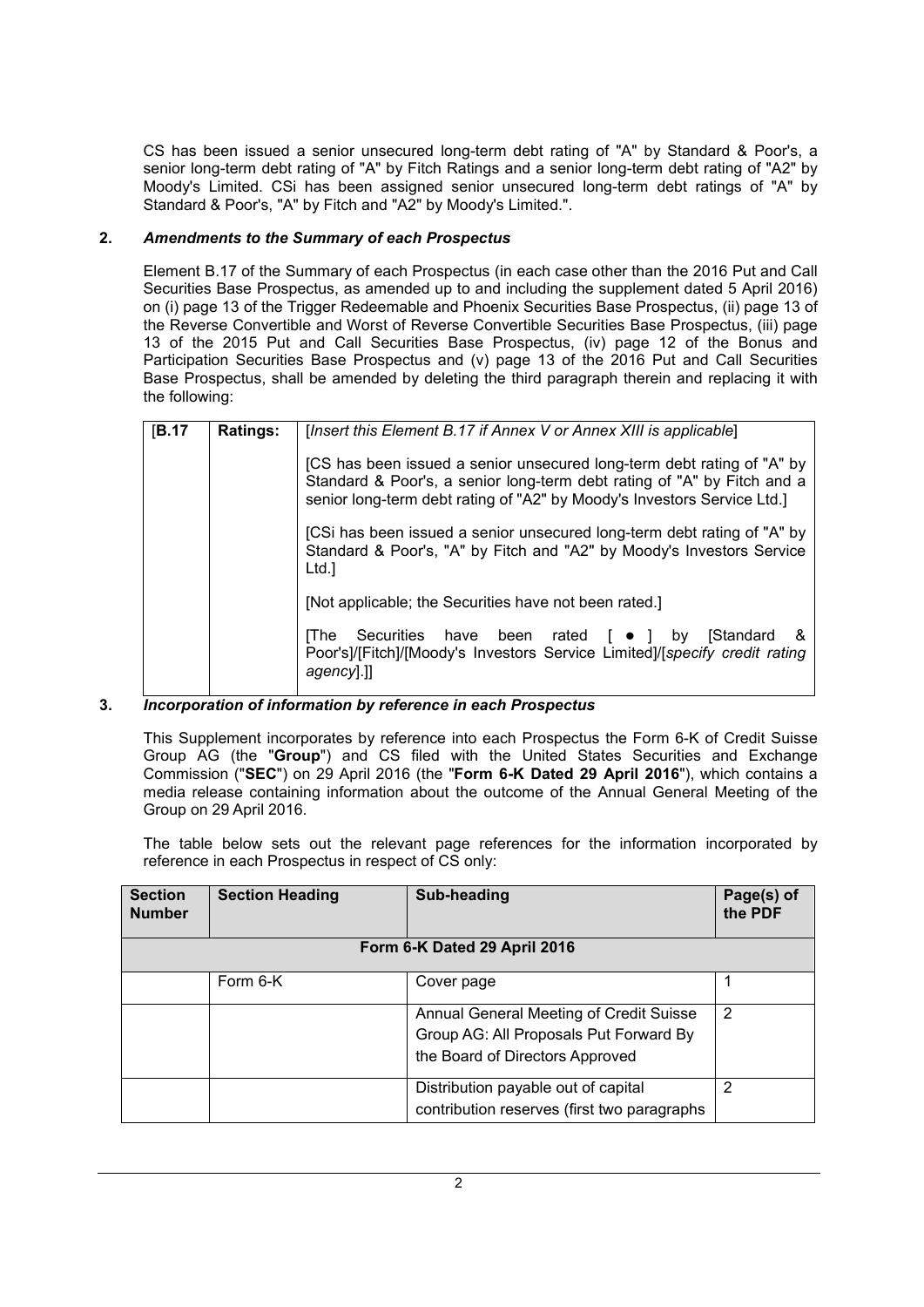| <b>Section</b><br><b>Number</b> | <b>Section Heading</b> | Sub-heading                                                                                   | Page(s) of<br>the PDF |
|---------------------------------|------------------------|-----------------------------------------------------------------------------------------------|-----------------------|
|                                 |                        | only)                                                                                         |                       |
|                                 |                        | Increase and Extension of Authorized<br>Capital for Scrip Dividend and Future<br>Acquisitions | $2 - 3$               |
|                                 |                        | Elections to the Board of Directors                                                           | 3                     |
|                                 |                        | Re-Election of the Members of the<br><b>Compensation Committee</b>                            | 3                     |
|                                 |                        | Approval of the Compensation of the<br>Board of Directors and the Executive<br>Board          | $3-4$                 |
|                                 |                        | Consultative Vote on the 2015<br><b>Compensation Report</b>                                   | 4                     |
|                                 |                        | Credit Suisse AG (first paragraph only)                                                       | 5                     |
|                                 |                        | Cautionary statement regarding forward-<br>looking information                                | 5                     |
|                                 |                        | Signatures                                                                                    | $5-6$                 |

Any information not listed above but included in the documents incorporated by reference herein is given for information purpose only and is not required by the relevant annexes of the Commission Regulation 809/2004/EC, as amended.

### **4.** *Supplemental information with respect to CS in each Prospectus*

The information in the section entitled "Credit Suisse AG" in each Prospectus (in each case other than the 2016 Put and Call Securities Base Prospectus, as amended up to and including the supplement dated 5 April 2016) on (i) pages 442 to 443 of the Trigger Redeemable and Phoenix Securities Base Prospectus, (ii) pages 413 to 414 of the Reverse Convertible and Worst of Reverse Convertible Securities Base Prospectus, (iii) pages 450 to 451 of the 2015 Put and Call Securities Base Prospectus, (iv) pages 428 to 429 of the Bonus and Participation Securities Base Prospectus and (v) pages 493 to 494 of the 2016 Put and Call Securities Base Prospectus, shall be supplemented by:

(a) deleting the second paragraph therein and replacing it with the following:

"The current members of the Board of Directors of Credit Suisse AG are as follows:

- Urs Rohner, Chairman
- Jassim Bin Hamad J. J. Al Thani
- Iris Bohnet
- Noreen Doyle
- Alexander Gut
- Andreas N. Koopmann
- Jean Lanier
- Seraina Maag
- Kai S. Nargolwala
- Joaquin J. Ribeiro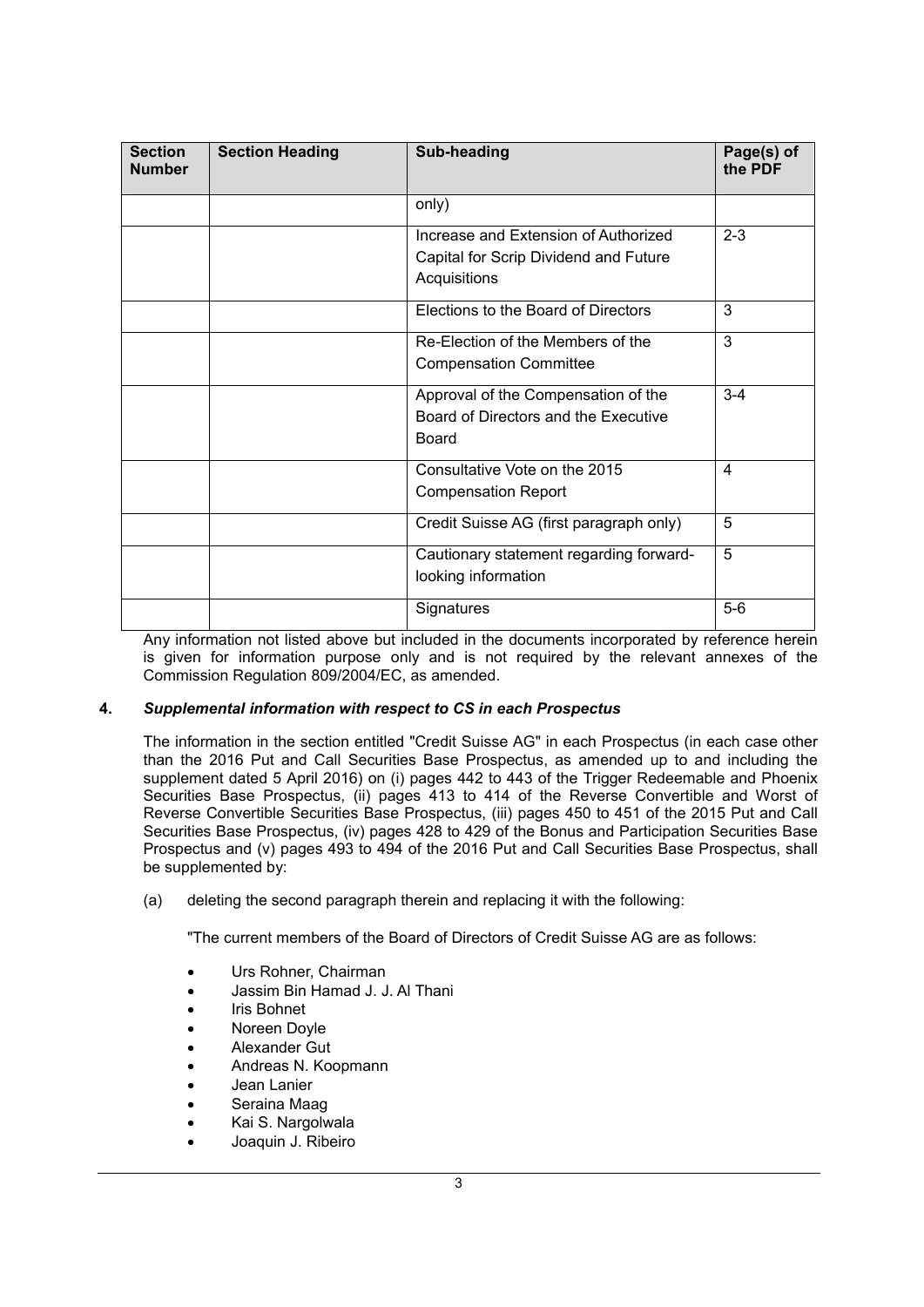- Severin Schwan
- Richard E. Thornburgh
- John Tiner"; and
- (b) deleting the last paragraph therein and replacing it with the following:

"Further information about the members of the Board of Directors and the Executive Board can be found on pages 192 to 212 (pages 216 to 236 of the PDF) of the exhibit to the Form 20-F Dated 24 March 2016 and the Form 6-K Dated 29 April 2016.".

The Issuers accept responsibility for the information contained in this Supplement. To the best of the knowledge of each Issuer (having taken all reasonable care to ensure that such is the case), the information contained in this Supplement is in accordance with the facts and does not omit anything likely to affect the import of such information.

To the extent that there is any inconsistency between any statement in or incorporated by reference in each Prospectus by virtue of this Supplement and any other statement in or incorporated by reference in any Prospectus, the statements in or incorporated by reference in such Prospectus by virtue of this Supplement will prevail.

In accordance with Article 13 paragraph 2 of the Luxembourg Law, investors who have already agreed to purchase or subscribe for the Securities before this Supplement is published have the right, exercisable before the end of 10 May 2016 (within a time limit of two working days after the publication of this Supplement), to withdraw their acceptances.

This Supplement and the documents incorporated by reference by virtue of this Supplement have been filed with the CSSF and will be available on the website of the Luxembourg Stock Exchange, at [www.bourse.lu](http://www.bourse.lu/).